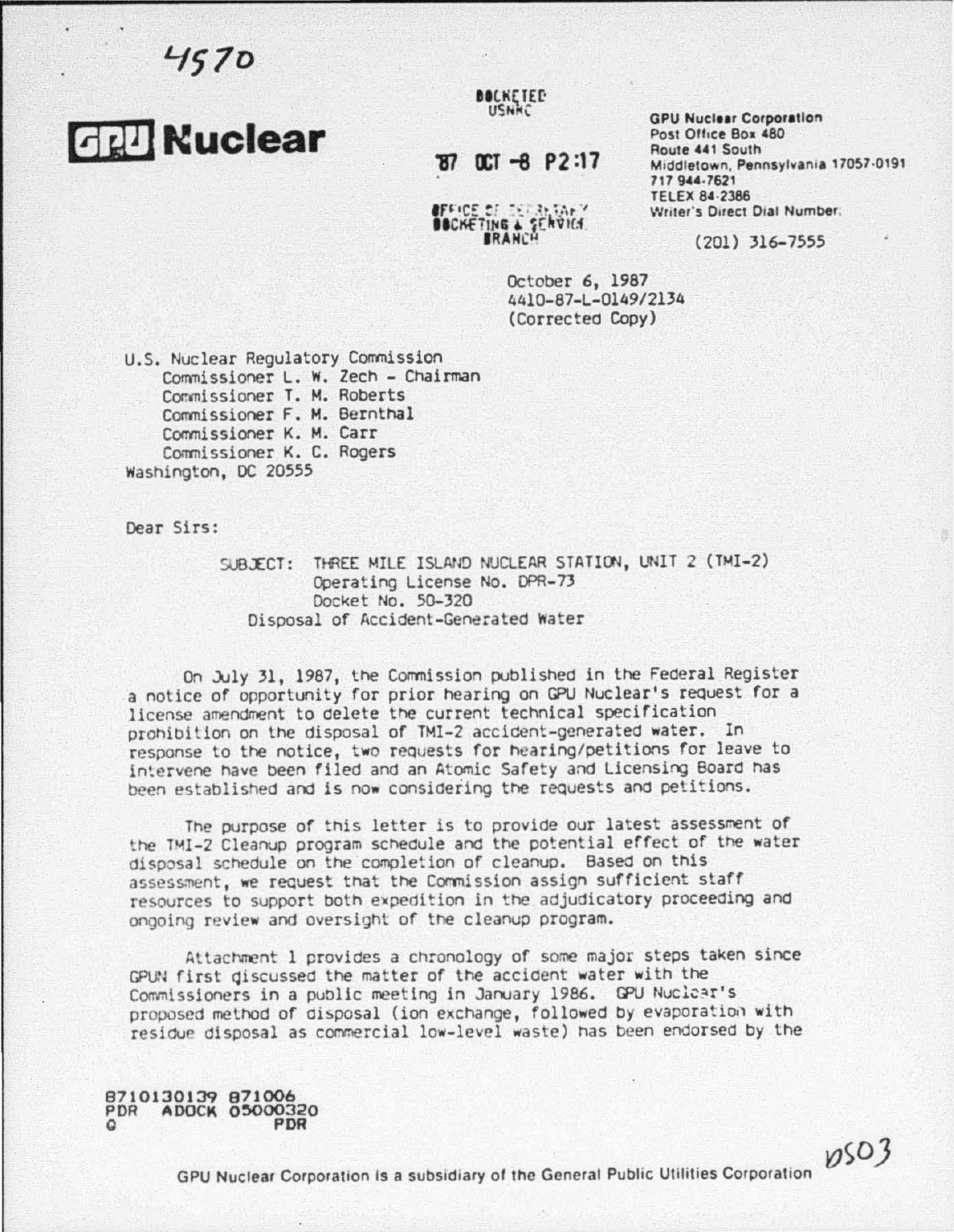October 6, 1987 4410-87-0149/2134 (Corrected Copy)

NRC Staff in its Final Environmental Impact Statement, and by the Safety Advisory Board for TMI-2. The National Council for Radiation Protection found that the health and safety of the public would not be affected by release to the atmosphere. The Department of Energy concluded that "we believe the environmentally preferred alternative appears to be onsite evaporation." The U.S. Environmental Protection Agency concluded that "there are no significant radiation impacts from the proposed alternatives identified..." Additional supportive comments were received from the Pennsylvania Department of Health and the Maryland Department of Natural Resources, as well as the Pennsylvania delegation to the United States Congress, conditional on a finding that disposal was technically feasible and environmentally safe.

As stated in the NRC's Programmatic Environmental Impact Statement Final Supplement Dealing with Disposal of Accident-Generated Water:

Ultimate disposal of the water is considered a fundamental element in accomplishing the overall cleanup of TMI-2. Relatively near-term action to safely dispose of the water would support the Commission's goal of safe and expeditious cleanup of the facility. Nureg-0683 Supplement No. 2 Final Report at viii (June 1987)

Approval of the processed accident water disposal is pivotal to completion of the disposal process itself and the end of cleanup at TMI-2. The necessary prerequisites for cleanup completion require draining, flushing, and decontamination of a number of systems, including the Reactor Coolant System, the fuel pools and other plant systems containing accident-generated water. The current cleanup schedule, which includes draining these systems, was based upon water disposal plan approval in July 1987 and initiation of processed water disposal in early 1988. (NOTE: As much as six months may be required to place the system in operation once the contractor has been authorized to commence fabrication of the system.)

The other major activities needed to arrive at the end of the TMI-2 cleanup program are moving rapidly toward completion. Recent progress in the defueling activity is particularly noteworthy. More than one-half of the core debris has been removed from the reactor vessel and either is being prepared for shipment or has been shipped to the Department of Energy.

Under the best of circumstances, the Licensing Board proceeding -which we understand must be completed prior to a Commission decision -will complicate and delay the final stages of cleanup of TMI-2. We intend to press upon the Atomic Safety and Licensing Board the need for expedition in the conduct of the adjudication, in order to minimize the delay in cleanup completion. In parallel, timely review and approval of certain safety analyses required for ongoing cleanup activities, including defueling and preparation for PDMS, will be essential to the program schedule. Revision and update of the TMI-2 Technical Specifications and Recovery Operations Plan, a continuing process as plant conditions change, also will require timely NRC staff action.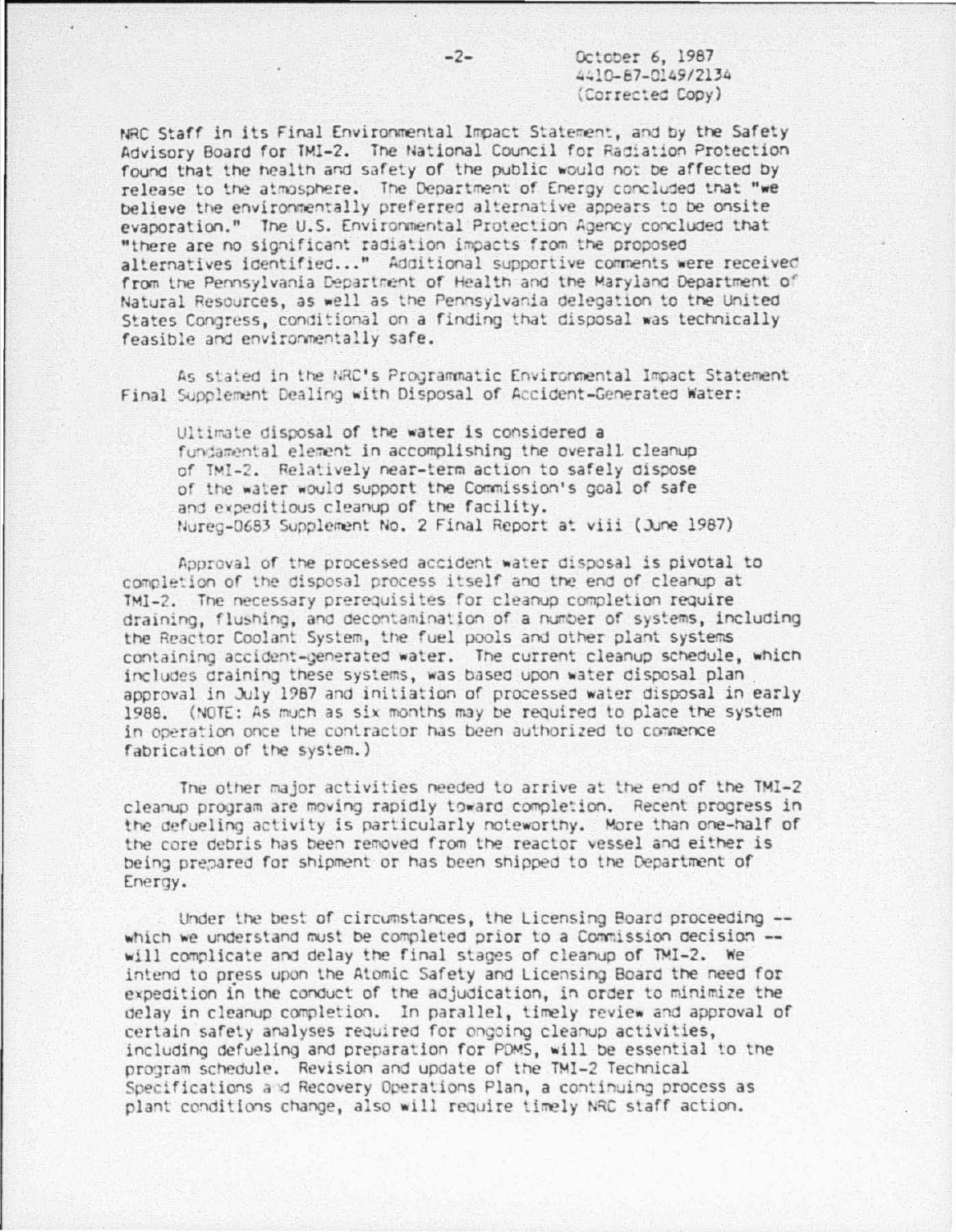October 6, 1987 4410-87-0149/2134 (Corrected Copy)

We request, therefore, that the Commission assist in minimizing the adverse schedule effects of the accident water proceeding by ensuring the availability of necessary staff resources to support both participation in an expedited hearing process and timely oversight and support for the ongoing cleanup operation.

Sincerely,

/s/ E. E. Kintner

E. E. Kintner Executive Vice President

mak

Attachment

cc: Docketing and Services Branch Sheldon J. Wolfe, Chairman ASLB Dr. Oscar H. Paris - ASLB Glenn O. Bright - ASLB Victor Stello, Jr. - Executive Director for Operations Dr. Thomas E. Murley - Director, Office of Nuclear Reactor Regulation Dr. William T. Russell - Regional Administrator, Region 1 Frank Miraglia - Associate Director for Projects Dennis M. Crutchfield - Dir., Div. of Reactor Proj. III/IV/V and Special Proj. Frank Schroeder - Assistant Director Region IV Reactor and Special Projects Dr. William D. Travers - Director, TMI-2 Cleanup Project Directorate Lawrence J. Chandler, Esquire - Office of the General Counsel John R. McKinstry, Esquire - Dept. of Environmental Resources, PA Ms. Frances Skolnick - Susquehanna Valley Alliance Ms. Vera L. Stuchinski - Three Mile Island Alert Thomas Baxter, Esquire - Shaw, Pittman, Potts, & Trowbridge Ernest L. Blake, Esquire - Shaw, Pittman, Potts, & Trowbridge